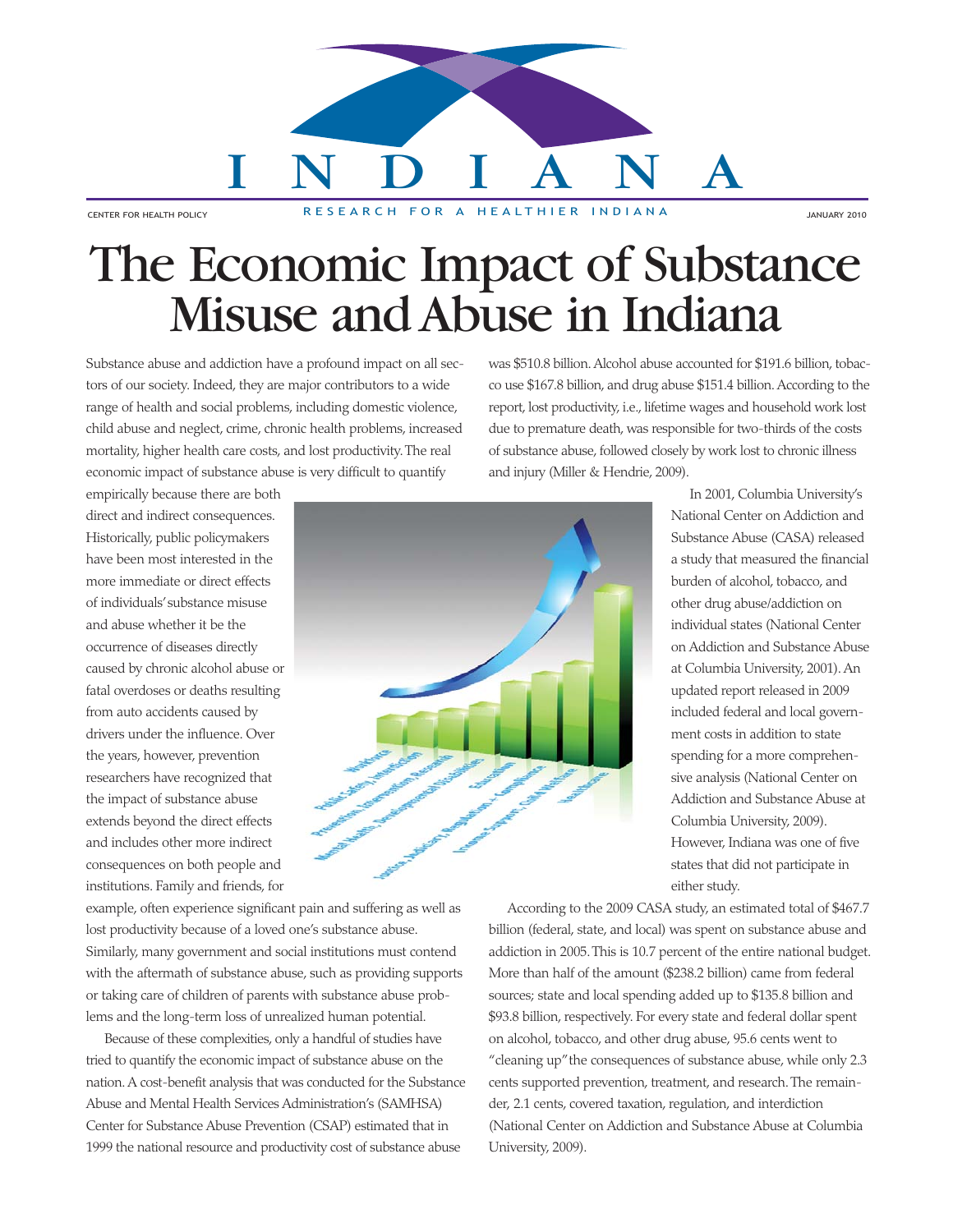

Since Indiana did not participate in the CASA study, and an estimate of costs attributable to substance abuse is critical in guiding prevention planning and allocation of funding, the State Epidemiology and Outcomes Workgroup (SEOW) decided to replicate CASA's methodology and assess Indiana's expenditures related to alcohol, tobacco, and drug abuse.

For this purpose, we (SEOW) followed CASA's methodology whenever possible. We attempted to identify federal, state, and local budget information for fiscal year (FY) 2008. In instances where we could not retrieve detailed data from state departments, we relied on the as-passed state budget for FY 2008, House Enrolled Act (HEA) No. 1001 (Indiana State Budget Agency, n.d.). To assess overall expenditures due to substance abuse, we examined these areas of funding:

- Substance-related prevention, treatment, and research
- Healthcare
- Criminal justice and juvenile justice
- **Judiciary**
- **Education**
- Child welfare programs
- Income support programs
- Mental health
- Developmental disabilities
- Public safety
- State workforce
- Regulation and compliance

The following analysis provides a general sense of substance abuse-related expenditures for the state of Indiana. Due to the nature of the study, findings need to be treated as estimates rather than precise values.

#### **Substance-Related Prevention, Treatment, and Research**

This category includes all programs and services with the explicit goal of preventing, treating, and researching alcohol, tobacco, and other drug use and addiction. Therefore, all of the money allocated to such efforts was attributed to substance use, and 100 percent of the expenditures were included in our analysis.

Almost \$70 million was allocated for substance abuse prevention/intervention programs and research in Indiana, FY 2008, supporting services by the Family and Social Services Administration/ Division of Mental Health and Addiction, Indiana Tobacco Prevention and Cessation Agency, and Indiana State Department of Health (Indiana State Budget Agency, n.d.).

#### **Healthcare**

Alcohol abuse, smoking, and illicit drug use have been shown to be associated with over 80 diseases and injuries (Rehm, Taylor, &

## **Estimated Costs/Allocations Attributable to Substance Use (Indiana, FY 2008)**

#### *Funding to Reduce Substance Use*

• Prevention, Intervention and Research: \$70 million

#### *Funding to Address Consequences of Substance Use\**

- Healthcare costs/Medicaid and Medicare: \$4.8 billion
- Corrections and Judiciary: \$1.3 billion
- Education: \$621 million
- Child welfare: \$685 million
- Income support: \$133 million
- Mental health: \$126 million
- Developmental disabilities/FASD\*\*: \$11 million
- Public safety: \$60 million
- State workforce: \$7 million

#### *Net Gain from Substance Use*

• Excise taxes for alcohol, tobacco, and controlled substances: \$567 million\*\*\*

#### **TOTAL IMPACT: \$7.3 BILLION**

[See individual paragraphs for details data sources. For additional information on methodology, please refer to *The Consumption and Consequences of Alcohol, Tobacco, and Drugs in Indiana: A State Epidemiological Profile, 2009*, at www.policyinstitute.iu.edu/health/EPI.]

\*Health, legal, financial, and societal outcomes associated with substance use.

\*\*FASD=fetal alcohol spectrum disorder

\*\*\*\$567 million includes revenue from excise taxes minus administrative costs associated with tax collection.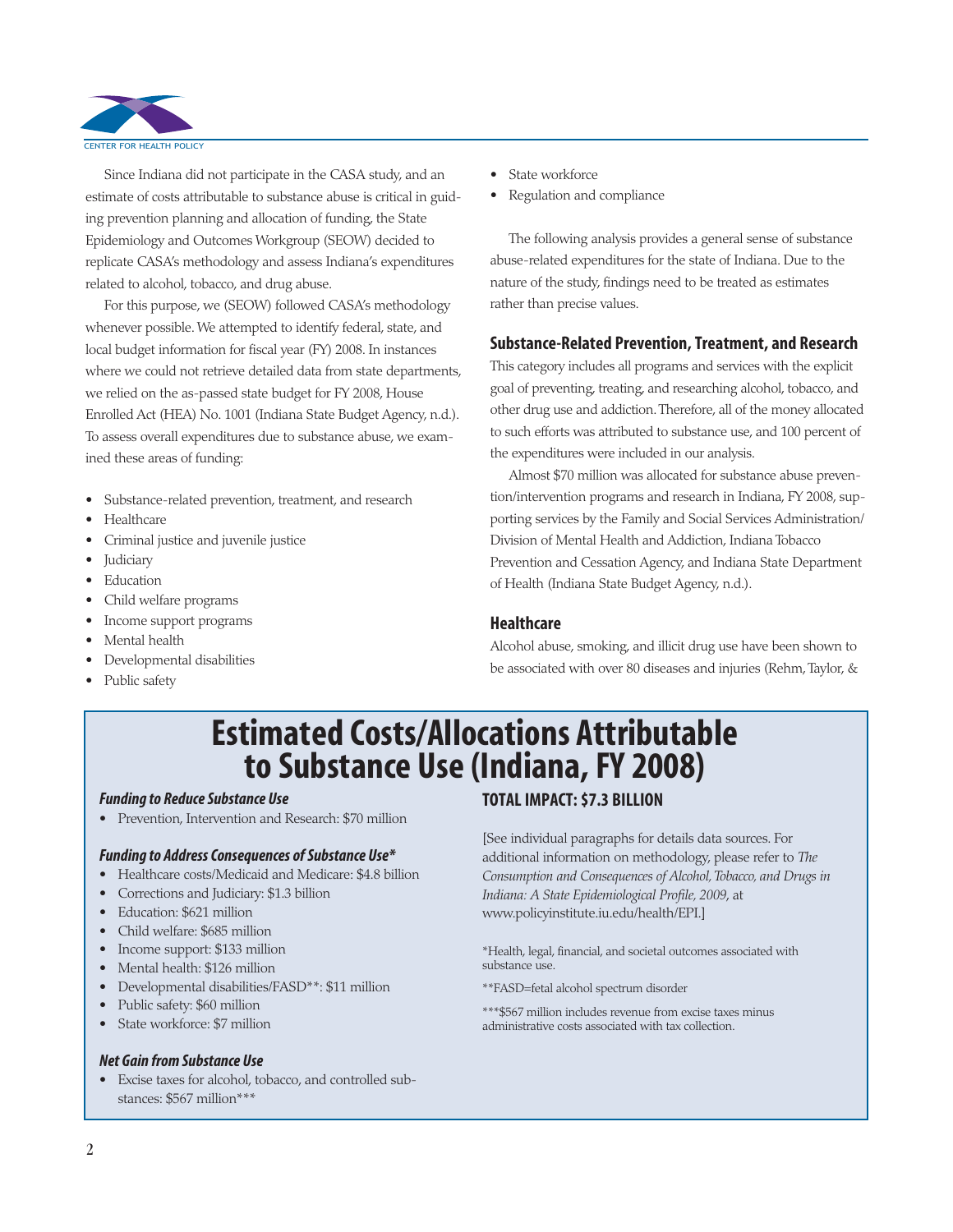

Room, 2006), imposing a substantial cost to our healthcare system (Single, Robson, Xie, & Rehm, 1998).

For each disease identified in the literature, the reported relative risk can be converted to the population-attributable risk (PAR) using the prevalence rate of substance abuse in the population. The substance-attributable healthcare spending for that disease can then be calculated by aggregating the healthcare costs of individuals with that disease from national surveys and multiplying by the corresponding PAR. Adding across all related diseases and dividing by total healthcare costs of all individuals in the national surveys yields the substance-attributable fractions (SAF). These fractions can then be applied to state health spending to determine the amount attributable to substance abuse.

For this study, we used the national SAFs estimated by CASA (National Center on Addiction and Substance Abuse at Columbia University, 2009) and converted them to Indiana SAFs, using the ratio of substance abuse prevalence rates in Indiana to that of the nation. Since prevalence rates differed between the Medicaid and Medicare subpopulations, we calculated the Indiana SAFs for each of these categories. Population-specific SAFs were then applied to the corresponding state-level spending data obtained from the CMS National Health Expenditure data (Centers for Medicare and Medicaid Services, 2009) to calculate the amount attributable to substance abuse for each of the categories. Based on our analysis, \$4.8 billion of healthcare costs in FY 2008 covered by Medicaid and Medicare were attributable to substance abuse.

#### **Criminal Justice and Juvenile Justice**

The massive impact of substance abuse costs on the criminal justice system has been extensively documented (National Center on Addiction and Substance Abuse at Columbia University, 1998, 2001, 2009; Office of National Drug Control Policy, 2001). CASA established that substance abuse is a factor in over 80 percent of adult corrections cases and in 79.5 percent of juvenile cases (National Center on Addiction and Substance Abuse at Columbia University, 2004, 2009).

We applied these substance-attributable shares to expenditures for Indiana's correctional system, including running and maintaining correctional facilities (including personnel costs), rehabilitation and reentry programs, probation for adult and juvenile offenders, and capital costs for correctional facilities. Additionally, we added 100 percent of costs from programs that

explicitly address substance abuse and addiction. We estimated that almost \$958 million of correctional costs were attributable to the use of alcohol, tobacco, and other drugs in FY 2008.

#### **Judiciary**

CASA identified substance-attributable shares of the judiciary system based on court type (National Center on Addiction and Substance Abuse at Columbia University, 2001, 2009) as follows:

- 100 percent of drug court costs are attributable to substance abuse;
- 86.3 percent of criminal court costs are attributable to substance abuse;
- 74.1 percent of family court costs are attributable to substance abuse; and
- 0 percent of civil court costs are attributable to substance abuse

Indiana does not necessarily compartmentalize funding for each type of court system; funds that could not be ascribed to a specific court were assigned a substance-related percentage of 65.1 percent, i.e., the average of the four percentages listed above.1 We estimated that nearly \$365 million of judiciary costs were related to substance abuse and addiction in FY 2008 (Indiana Criminal Justice Institute, 2009; Indiana Judicial Center, 2009; Indiana State Budget Agency, n.d.).

#### **Education**

Substance abuse can affect schools in several ways: Faculty and staff use can affect the learning environment; student use can affect the individual's academic capacity as well as school security; and parental use can affect the students' capacity and readiness to learn. CASA identified cost areas that can be linked to substance abuse and estimated that the aggregate of these costs would add up to 11.4 percent of the annual expenditures for elementary and secondary education (National Center on Addiction and Substance Abuse at Columbia University, 2009).

To assess the economic burden of substance abuse in the educational setting (K-12) in Indiana, we added 100 percent of the funding for substance use-related programs and 11.4 percent of all other educational allocations. For FY 2008, education expenditures of nearly \$621 million can be attributed to substance abuse in Indiana (Indiana State Budget Agency, n.d.).

**1 Drug courts (100.0%) + criminal courts (86.3%) + family courts (74.1%) + civil courts (0.0%) / 4 = 65.1%**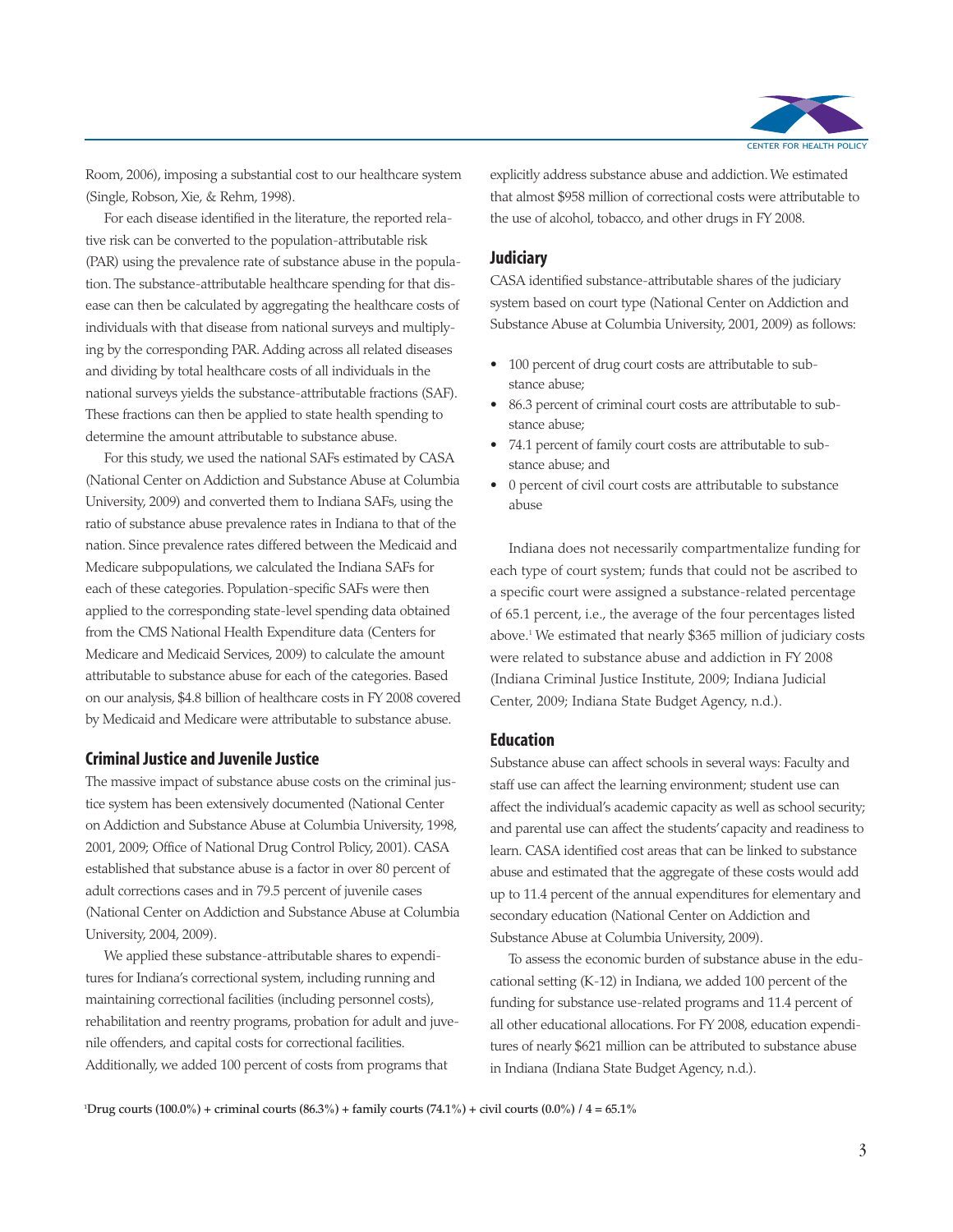

#### **Child Welfare Programs**

There is a well-documented link between substance abuse and child abuse and neglect (Denton & Kampfe, 1994; Downs & Harrison, 1998; Finkelhor & Dziuba-Leatherman, 1994; Harrison, Fulkerson, & Beebe, 1997; Sher, Gershuny, Peterson, & Raskin, 1997; Widom, 1989; Widom & Hiller-Sturmhofel, 2001), which often results in the placement of children into protective services. Studies place the rate of substance abuse between 40 and 80 percent among the parents of children in child protective services (Gardner & Young, 1996; Gelles, 1997; Semidei, Radel, & Nolan, 2001; U. S. General Accounting Office, 1994). CASA estimated that substance abuse and addiction contributed to 73.1 percent of child welfare cases nationally in 2005 (National Center on

Addiction and Substance Abuse at Columbia University, 2001).

Using the substance-attributable share of 73.1 percent, an estimated \$685 million of all FY 2008 child welfare allocations can be attributed to alcohol and other drug use (Indiana State Budget Agency, n.d.).

#### **Income Support Programs**

Substance abuse and addiction may interfere with a person's ability to be selfsufficient, increasing use of income assis-

tance programs such as Temporary Assistance to Needy Families (TANF), general assistance (GA), and supplemental programs: Supplemental Security Income Program (SSI), housing and homeless assistance, employment, food and nutrition, and other assistance (National Center on Addiction and Substance Abuse at Columbia University, 2009). Many studies conducted on welfare have demonstrated that recipients often have problems with substance abuse (Olson & Pavetti, 1996), although there is little data on the effect on general assistance programs (National Center on Addiction and Substance Abuse at Columbia University, 2009).

For our analysis, we applied substance-attributable shares as identified by CASA (National Center on Addiction and Substance Abuse at Columbia University, 2009):

- TANF/GA—23.4 percent attributable to substance abuse
- Housing and homeless assistance—66.0 percent attributable to substance abuse
- Other assistance, including employment/food and nutrition—23.5 percent attributable to substance abuse

We estimated that nearly \$133 million of all income support allocations were associated with substance abuse and addiction in FY 2008: \$75 million for TANF/GA, \$10.9 million for housing and homeless programs, and \$46.7 million for other assistance programs (Indiana State Budget Agency, n.d.).

#### **Mental Health**

**For every dollar**<br>Indiana spends<br>*services dealing*<br>and indirectly with st

*tion initiatives.* 

*Indiana spends on services dealing directly*

*and indirectly with substance*

*healthcare, while only 1 cent pays for preven tion/interven -*

*use, 66 cents are used for*

Prevalence of substance use varies by population; however, higher rates of use among the severely mentally ill have been confirmed by various studies (Grant et al., 2004; RachBeisel, Scott, & Dixon, 1999; Regier et al., 1990). Data from a nationally representative sample of the civilian, noninstitutionalized U.S. population indicate that 51 percent of those with a lifetime

> mental disorder also have a lifetime addictive disorder, i.e., alcohol or other drug abuse or dependence (National Center on Addiction and Substance Abuse at Columbia University, 2009).

Based on CASA's methodology (National Center on Addiction and Substance Abuse at Columbia University, 2009), we attributed 55.9 percent of Indiana's mental health budget to costs related to substance abuse. According to our analysis, over \$126 million of mental health expenditures, including capital

costs for facilities, can be attributed to substance use in FY 2008 (Indiana State Budget Agency, n.d.).

#### **Developmental Disabilities**

Fetal alcohol spectrum disorder (FASD) is an umbrella term describing the range of effects that can occur in an individual whose mother drank alcohol during pregnancy. These effects may include physical, mental, behavioral, and/or learning disabilities with possible lifelong implications. FASD comprises a spectrum of conditions, including fetal alcohol syndrome, fetal alcohol effects, alcohol-related neurodevelopmental disorder, and alcohol-related birth defects (Substance Abuse and Mental Health Services Administration and FASD Center for Excellence, 2009).

For this report, we estimated the prevalence of FASD among people with developmental disabilities (DD) in Indiana, and applied the substance-attributable share to funding for services addressing the needs of the DD population.

4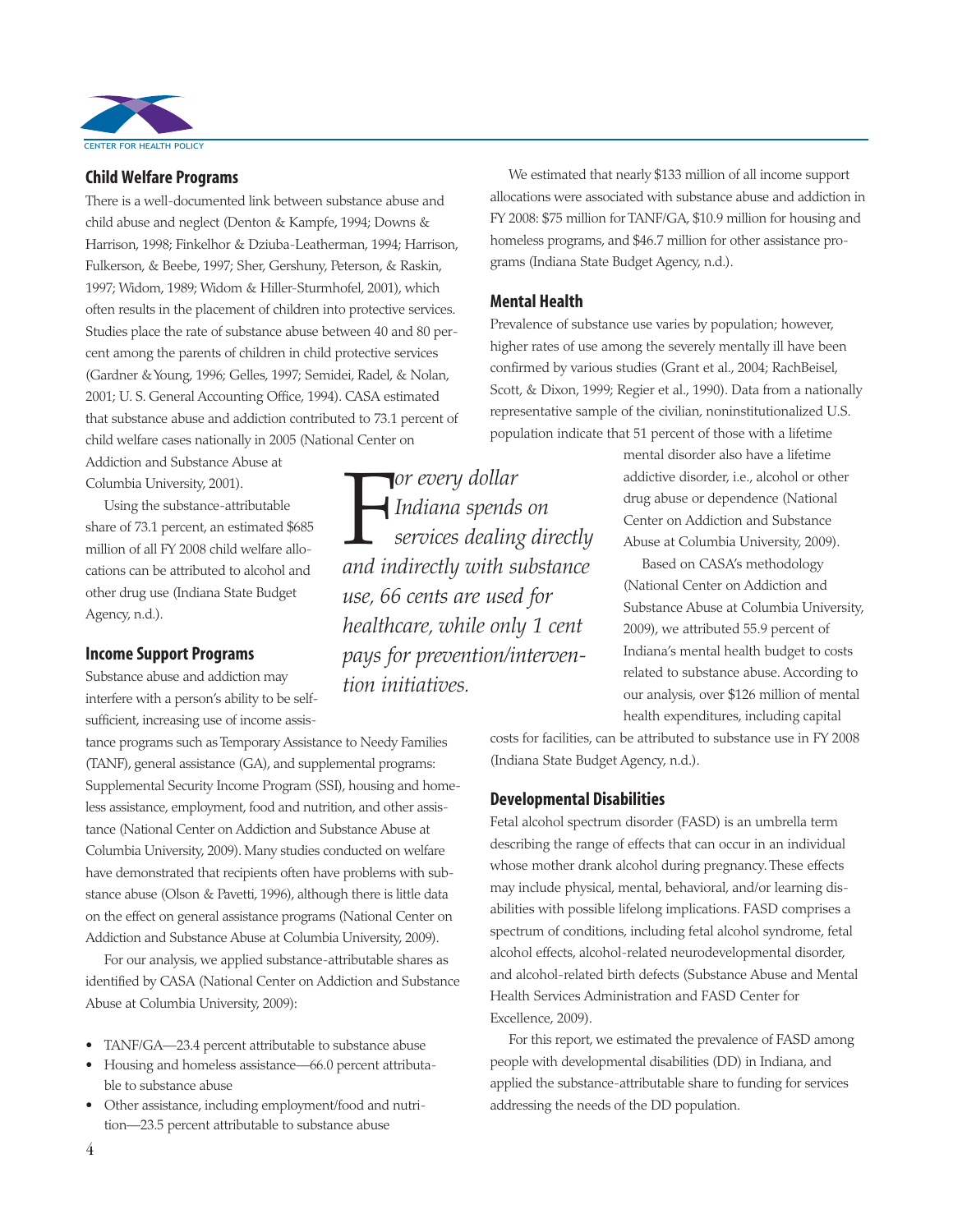

Based on the analysis, \$11.1 million of the FY 2008 budget for developmental disabilities was related to FASD, and can, therefore, be attributed to substance use (Indiana State Budget Agency, n.d.).

#### **Public Safety**

Public safety issues are addressed by various agencies and programs, including homeland security, criminal justice, law enforcement, drug interdiction, corrections, and others. To compute the substance-attributable share for this category, we excluded public safety funding that has been addressed in any of the other sections, to avoid double-counting expenditures.

CASA estimated that 19.7 percent of highway traffic accidents were alcohol-involved (National Center on

Addiction and Substance Abuse at Columbia University, 2009). Therefore, for our analysis we included 100 percent of funding for public safety services that target alcohol, tobacco, or other drug use directly, and applied 19.7 percent to all other eligible public safety costs. Based on this methodology, \$60.3 million of public safety funding was attributed to substance abuse in FY 2008 (Indiana State Budget Agency, n.d.).

### "I*f effective prevention programs were imple mented nationwide, substance abuse initiation would decline for 1.5 million youth and be delayed for 2 years on average."* **Source: Miller & Hendrie, 2009**

#### **Regulation and Compliance**

Excise tax is an indirect tax charged on the sale of a particular good or service, such as alcohol, tobacco, gasoline, airfare, or telecommunications. The State of Indiana collects the following excise taxes related to substance use: alcoholic beverages tax, cigarette and tobacco products tax, and a controlled substances tax.

In FY 2008, Indiana collected \$570 million in substance-related excise taxes: \$525.3 million for tobacco, \$44.7 million for alcohol, and \$27,005 for controlled substances. This total of \$570 million represented four percent of Indiana's overall revenue from state taxes (\$14.01 billion) (Indiana General Assembly, n.d.). To calculate the costs associated with collecting the substance-related excise tax, we applied the four-percent share to the overall budget

for the Indiana Department of Revenue.

We estimated that in FY 2008, the net gain from substance-related excise taxes in Indiana was nearly \$567 million (Indiana State Budget Agency, n.d.).

#### **Burden of Substance Abuse on the State of Indiana**

According to our findings, a total of \$7.3 billion of Indiana's FY 2008 budget can be attributed directly and indirectly

#### **State Workforce**

Substance abuse and dependence compromises workforce productivity by contributing to absenteeism, lost productivity, an increase in workplace accidents, higher turnover rates, and higher health insurance costs, thus increasing the cost of business (Ames, Grube, & Moore, 1997; Frone, 2006; Larson, Eyerman, Foster, & Gfroerer, 2007; Mangione, Howland, & Lee, 1998; McFarlin & Fals-Stewart, 2002).

In 2008, the Indiana state government spent approximately \$1.26 billion in payroll, in addition to \$558 million in fringe benefits for state workers (Indiana State Personnel Department, 2009). In our computation, we included 100 percent of expenditures for programs explicitly addressing substance abuse in Indiana's workforce, and applied the CASA substance-attributable share of 0.37 percent to the total cost of payroll and fringe benefits (National Center on Addiction and Substance Abuse at Columbia University, 2009). Based on our estimate, \$6.9 million of workforce expenditures were attributable to substance abuse in FY 2008 (Indiana State Personnel Department, 2009).

to substance abuse. This represents a per-capita share of \$1,145 for each Hoosier. Most of these costs accrued through healthcare

spending (\$756 per capita). Comparisons with surrounding states show that our neighbors' per-capita costs ranged from \$1,425 in Kentucky to \$1,617 in Michigan for FY 2005. Again, healthcare spending took the lion's

share, encompassing roughly half of all costs related to substance abuse (National Center on Addiction and Substance Abuse at Columbia University, 2009). To provide a better basis for comparisons between Indiana and neighboring states, we calculated the average per-capita costs for Illinois, Michigan, Ohio, and Kentucky, and applied the Consumer Price Index (CPI) to adjust for the effects of inflation from 2005 to 2008. Based on the adjustment, the four-state average per-capita share was \$1,688, which is 47 percent higher than Indiana's per-capita share of \$1,145.

As mentioned before, most spending attributable to substance abuse occurred through the healthcare system. However, while healthcare costs made up 49 percent of the spending related to substance abuse in Illinois, Michigan, Ohio, and Kentucky, it contributed to 66 percent of the expenditures in Indiana.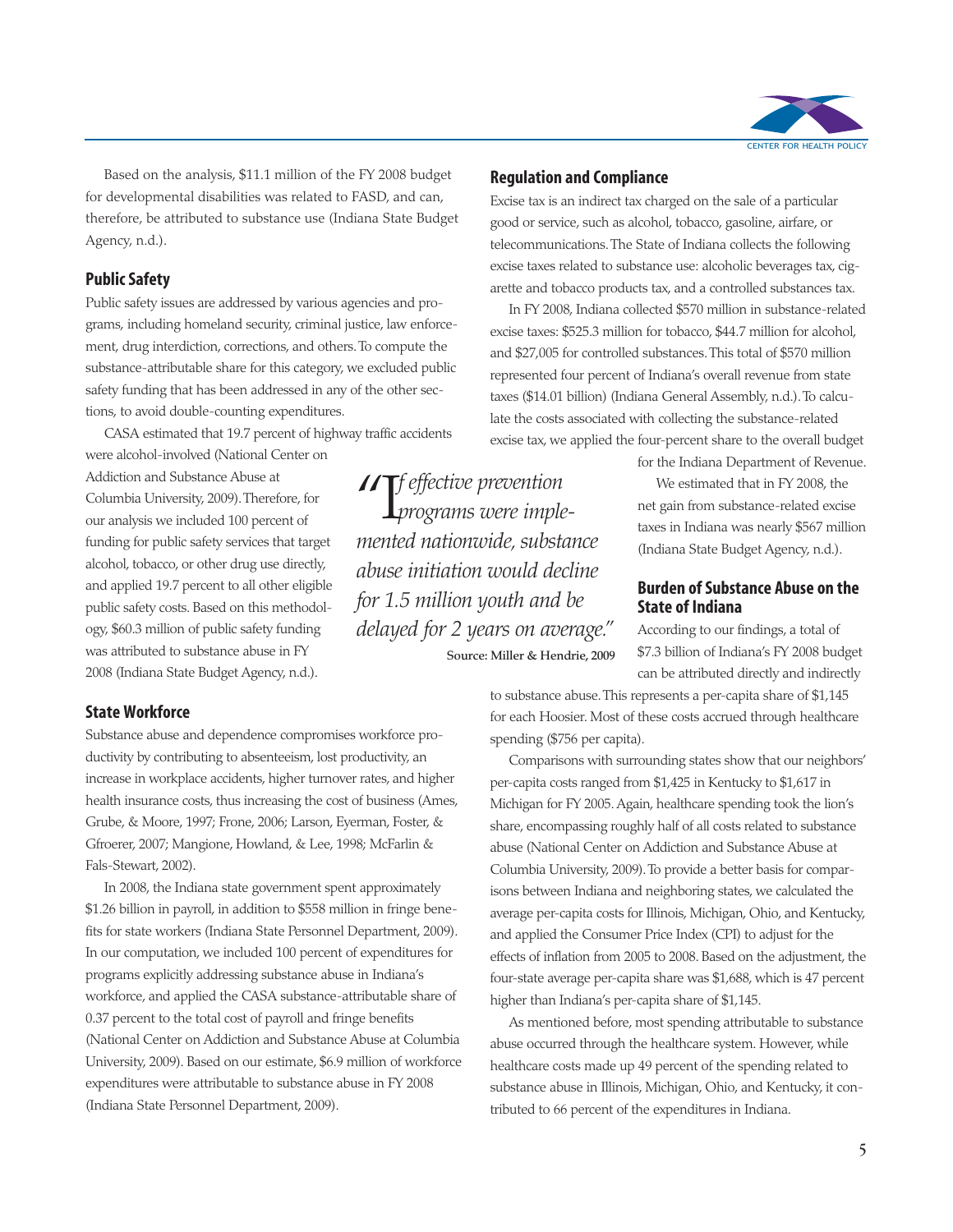

See Appendix A for a summary of the financial burden of substance abuse on Indiana and surrounding states. However, caution needs to be exercised when comparing estimates between Indiana and the other states due to limitations of our study:

- Our analysis was primarily based on appropriations as passed by the Indiana General Assembly, not on actual spending.
- We greatly underestimated local costs due to unavailability of data.
- Indiana's estimate was based on FY 2008 information, while FY 2005 data formed the basis for other states' figures.

#### **Thoughts for Policymakers**

Our analysis implies that Indiana spends less (per capita) on substance-related issues than our neighboring states. However, this

interpretation should be made cautiously because our calculations are, for the most part, based on the state's budget rather than actual spending information. More important, we spend significantly more on addressing the consequences of alcohol, tobacco, and other drug use than on prevention. For every dollar Indiana spends on services dealing directly and indirectly with substance use, 66 cents are used for healthcare, while only 1 cent pays for prevention/intervention initiatives.

The Substance Abuse and Mental Health Services Administra tion, part of the U.S. Department of Health and Human Services, asserts that the cost of substance abuse could be offset by implementation of effective prevention policies and programs; and that if such programs were implemented nationwide, substance abuse initiation would decline for 1.5 million youth and be delayed for 2 years on average (Miller & Hendrie, 2009).

|                                                     | <b>Indiana FY</b><br>2008 | <b>Illinois FY</b><br>2005 | Michigan<br><b>FY 2005</b> | <b>Ohio FY</b><br>2005 | Kentucky<br><b>FY 2005</b> | Surrounding<br>4-State Average<br><b>FY 2005</b> | <b>Average Adjusted</b><br>for Inflation*<br><b>FY 2008</b> | <b>Details</b>                                                                                                                                                                                                                                                 |
|-----------------------------------------------------|---------------------------|----------------------------|----------------------------|------------------------|----------------------------|--------------------------------------------------|-------------------------------------------------------------|----------------------------------------------------------------------------------------------------------------------------------------------------------------------------------------------------------------------------------------------------------------|
| Healthcare                                          | \$756.47                  | \$743.75                   | \$733.62                   | \$749.54               | \$720.01                   | \$736.73                                         | \$830.74                                                    | Includes Medicaid and Medicare spending.                                                                                                                                                                                                                       |
| Income Support, Child<br>Welfare                    | \$128.85                  | \$219.65                   | \$175.90                   | \$159.76               | \$167.65                   | \$180.74                                         | \$197.52                                                    | Includes TANF/GA, housing & homeless assistance;<br>other supplemental programs; and child welfare<br>funding.                                                                                                                                                 |
| Justice,<br>Judiciary, Regulation +<br>Compliance   | \$119.07                  | \$200.72                   | \$328.47                   | \$314.13               | \$221.02                   | \$266.09                                         | \$290.79                                                    | Includes funding for adult criminal justice pro-<br>grams; juvenile justice programs; drug, general,<br>and family courts (plus capital costs for facilities).<br>Also includes net gain from excise taxes for alcohol,<br>tobacco, and controlled substances. |
| Education                                           | \$97.87                   | \$144.87                   | \$231.40                   | \$172.91               | \$174.34                   | \$180.88                                         | \$197.67                                                    | Includes funding for K-12 education.                                                                                                                                                                                                                           |
| Mental Health,<br><b>Developmental Disabilities</b> | \$21.62                   | \$41.14                    | \$33.89                    | \$47.91                | \$11.90                    | \$33.71                                          | \$38.01                                                     | Includes funding for mental health services (plus<br>capital costs for facilities) and for services related<br>to FASD                                                                                                                                         |
| Prevention, Intervention,<br>Research               | \$10.99                   | \$32.26                    | \$23.19                    | \$28.61                | \$42.49                    | \$31.64                                          | \$35.67                                                     | Includes funding for prevention, treatment, and<br>research of alcohol, tobacco, and other drug use.                                                                                                                                                           |
| <b>Public Safety, Interdiction</b>                  | \$9.50                    | \$81.01                    | \$81.81                    | \$81.58                | \$79.05                    | \$80.86                                          | \$88.37                                                     | Includes funding for public safety programs and<br>interdiction.                                                                                                                                                                                               |
| Workforce                                           | \$1.09                    | \$9.14                     | \$9.10                     | \$8.46                 | \$8.76                     | \$8.87                                           | \$9.69                                                      | Includes payroll and fringe benefits of Indiana's<br>workforce.                                                                                                                                                                                                |
| <b>TOTAL</b>                                        | \$1,145.46                | \$1,472.54                 | \$1,617.38                 | \$1,562.90             | \$1,425.22                 | \$1,519.51                                       | \$1,688.46                                                  |                                                                                                                                                                                                                                                                |

**APPENDIX A**

Summary of Federal, State, and Local Spending and/or Expenditures (Per Capita) Attributable to Substance Use in Indiana, Illinois, Michigan, Ohio, and Kentucky

\* To compare FY 2005 to FY 2008 data, we applied the Consumer Price Index (CPI) to adjust for the effects of inflation. For this purpose, we calculated the average substance abuse related costs for Illinois, Michigan, Ohio, and Kentucky (FY 2005), and multiplied each category by the Midwest Urban CPI. The categories "healthcare," "mental health and developmental disabilities," and "prevention, intervention, and research" were multiplied by the Midwest Urban CPI for medical care (1.13); all other fields were multiplied by the general Midwest Urban CPI (1.09).

Source: Centers for Medicare and Medicaid Services, 2009; Indiana Criminal Justice Institute, 2009; Indiana Department of Corrections, 2009; Indiana General Assembly, n.d.; Indiana Judicial Center, 2009; Indiana State Budget Agency, n.d.; Indiana State Personnel Department, 2009; National Center on Addiction and Substance Abuse at Columbia University, 2009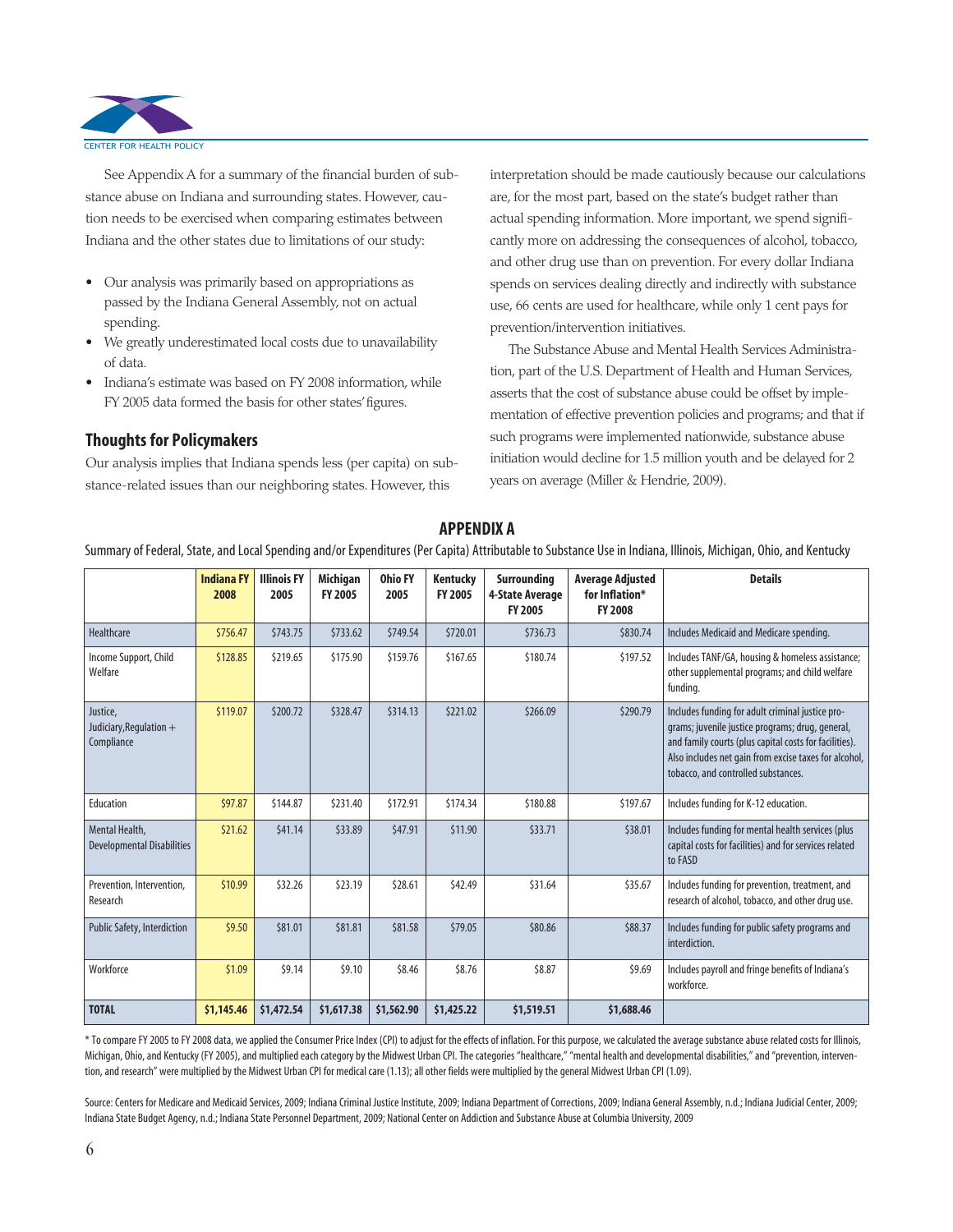

#### **References**

- Ames, G. M., Grube, J. W., & Moore, R. S. (1997). The relationship of drinking and hangovers to workplace problems: An empirical study. *Journal of Studies on Alcohol, 58*(1).
- Centers for Medicare and Medicaid Services. (2009). National Health Expenditure Account Data. Retrieved December 9, 2009, from http://www.cms.hhs.gov/NationalHealthExpendData/
- Denton, R. E., & Kampfe, C. M. (1994). The relationship between family variables and adolescent substance abuse: a literature review. *Adolescence, 29*(114).
- Downs, W. R., & Harrison, L. (1998). Childhood maltreatment and the risk of substance problems in later life. *Health & social care in the community, 6*(1), 35-46.
- Finkelhor, D., & Dziuba-Leatherman, J. (1994). Children as victims of violence: A national survey. *Pediatrics, 94*(4), 413-420.
- Frone, M. R. (2006). Prevalence and distribution of illicit drug use in the workforce and in the workplace: Findings and implications from a US national survey. *Journal of Applied Psychology, 91*(4), 856-869.
- Gardner, S., & Young, N. (1996). *The Implications of Alcohol and Other Drug-Related Problems for Community-Wide Family Support Systems:* Prepared for the Kennedy School Executive Session on the Future of Child Protective Services. Irvine, Calif.: Children and Family Futures. November.
- Gelles, R. J. (1997). *Book of David: How preserving families can cost children's lives:* Basic Books.
- Grant, B. F., Stinson, F. S., Dawson, D. A., Chou, S. P., Dufour, M. C., Compton, W., et al. (2004). Prevalence and Co-occurrence of Substance Use Disorders and Independent Mood and Anxiety Disorders Results From the National Epidemiologic Survey on Alcohol and Related Conditions. *Archives of General Psychiatry, 61*(8), 807-816.
- Harrison, P. A., Fulkerson, J. A., & Beebe, T. J. (1997). Multiple substance use among adolescent physical and sexual abuse victims. *Child Abuse & Neglect, 21*(6), 529-539.
- Indiana Criminal Justice Institute. (2009). *Byrne-JAG Awards for Calendar Year 2008*. Indianapolis, IN: Information Received from Joshua Ross, Division Director, Research and Planning, Indiana Criminal Justice Institute.
- Indiana Department of Corrections. (2009). *Correction costs and funding for FY 2008.* Indianapolis, IN: Information Received from Amanda Copeland; Director, Planning & Research, Indiana Department of Corrections.
- Indiana General Assembly. (n.d.). *Indiana handbook of taxes, revenues, and appropriations - fiscal year 2008.* Retrieved November 19, 2009, from http://www.in.gov/legislative/publications/handbook.html
- Indiana Judicial Center. (2009). *2007 Probation Report.* Indianapolis, IN: Information Received from Michelle Goodman, Staff Attorney, Indiana Judicial Center.
- Indiana State Budget Agency. (n.d.). 2007–2009 As-Passed Budget. Retrieved September 24, 2009, from http://www.in.gov/sba/ 2473.htm
- Indiana State Personnel Department. (2009). *Annual State Workforce, 2008.* Indianapolis: IN. Data provided by e-mail to Indiana University Center for Health Policy.
- Larson, S. L., Eyerman, J., Foster, M. S., & Gfroerer, J. C. (2007). *Worker substance use and workplace policies and programs* (Vol. DHHS Publication No. SMA 07-4273, Analytic Series A-29). Rockville, MD: Substance Abuse and Mental Health Services Administration, Office of Applied Studies.

Mangione, T. W., Howland, J., & Lee, M. (1998). *New perspectives for worksite alcohol strategies: Results from a corporate drinking study.* Boston, MA: JSI Research and Training Institute.

- McFarlin, S. K., & Fals-Stewart, W. (2002). Workplace absenteeism and alcohol use: a sequential analysis. *Psychology of Addictive Behaviors, 16*(1), 17-21.
- Miller, T., & Hendrie, D. (2009). *Substance abuse prevention dollars and cents: A cost-benefit analysis* (Vol. DHHS Pub. No. (SMA) 07-4298). Rockville, MD: Center for Substance Abuse Prevention, Substance Abuse and Mental Health Services Administration.
- National Center on Addiction and Substance Abuse at Columbia University. (1998). *Behind bars: Substance abuse and America's prison population.* Retrieved September 24, 2009, from http://www.casa columbia.org/absolutenm/articlefiles/379-Behind%20Bars.pdf
- National Center on Addiction and Substance Abuse at Columbia University. (2001). *Shoveling Up: The Impact of Substance Abuse on State Budgets.*
- National Center on Addiction and Substance Abuse at Columbia University. (2004). *Criminal Neglect: Substance abuse, juvenile justice and the children left behind.* Retrieved October 1, 2009, from http://www.casacolumbia.org/absolutenm/articlefiles/379- Criminal%20Neglect.pdf
- National Center on Addiction and Substance Abuse at Columbia University. (2009). *Shoveling Up II: The Impact of Substance Abuse on Federal, State, and Local Budgets.* Retrieved September 24, 2009, from http://www.casacolumbia.org/absolutenm/articlefiles/380 ShovelingUpII.pdf
- Office of National Drug Control Policy. (2001). *The economic costs of drug abuse in the United States, 1992–1998.* Retrieved September 24, 2009, from http://www.whitehousedrugpolicy.gov/publications/pdf/ economic\_costs98.pdf
- Olson, K. K., & Pavetti, L. (1996). *Personal and family challenges to the successful transition from welfare to work.* Retrieved September 28, 2009, from http://www.urban.org/publications/406850.html
- RachBeisel, J., Scott, J., & Dixon, L. (1999). Co-occurring severe mental illness and substance use disorders: a review of recent research. *Psychiatric Services, 50*(11), 1427.
- Regier, D. A., Farmer, M. E., Rae, D. S., Locke, B. Z., Keith, S. J., Judd, L. L., et al. (1990). Comorbidity of mental disorders with alcohol and other drug abuse. Results from the Epidemiologic Catchment Area (ECA) Study. *JAMA, 264*(19), 2511-2518.
- Rehm, J., Taylor, B., & Room, R. (2006). Global burden of disease from alcohol, illicit drugs and tobacco. *Drug and Alcohol Review, 25*(6), 503-513.
- Semidei, J., Radel, L. F., & Nolan, C. (2001). Substance abuse and child welfare: clear linkages and promising responses. *Child Welfare, 80*(2), 109.
- Sher, K. J., Gershuny, B. S., Peterson, L., & Raskin, G. (1997). The role of childhood stressors in the intergenerational transmission of alcohol use disorders. *Journal of Studies on Alcohol, 58*(4).
- Single, E., Robson, L., Xie, X., & Rehm, J. (1998). The economic costs of alcohol, tobacco and illicit drugs in Canada, 1992. *Addiction, 93*(7), 991-1006.
- Substance Abuse and Mental Health Services Administration and FASD Center for Excellence. (2009). *The FASD Center.* Retrieved December 15, 2009, from http://www.fasdcenter.samhsa.gov/
- U. S. General Accounting Office. (1994). *Foster care: Parental drug abuse has alarming impact on young children.*
- Widom, C. S. (1989). Does violence beget violence? A critical examination of the literature. *Psychological Bulletin, 106*(1), 3-28.
- Widom, C. S., & Hiller-Sturmhofel, S. (2001). Alcohol Abuse as a Risk Factor for and Consequence of Child Abuse. *Alcohol Research & Health, 25*(1).